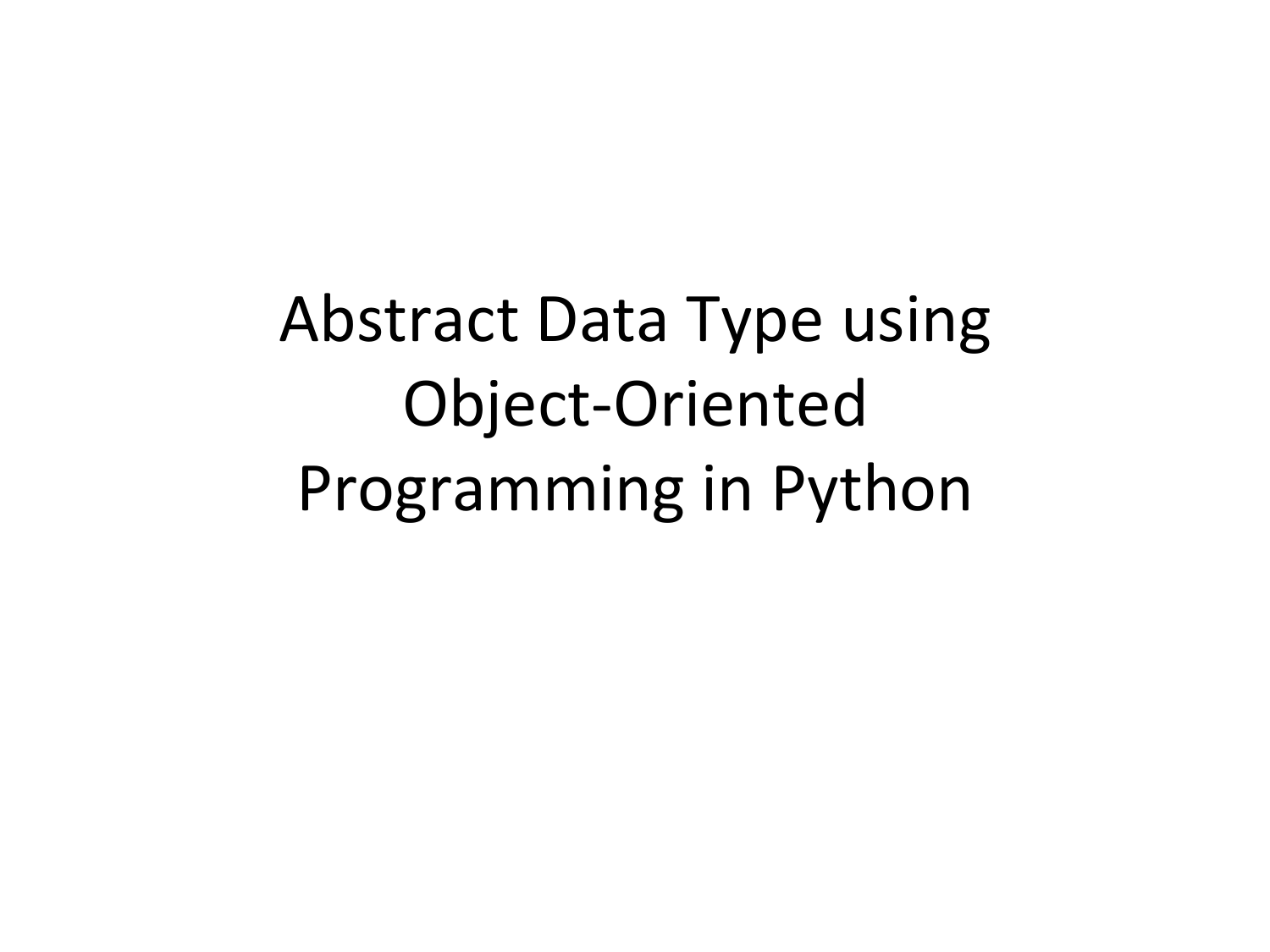## Abstraction

Abstraction is one of the most powerful ideas in computer science. It separates the what from the how.

Abstraction provides modularity.

Classes are the Python representation for "Abstract Data" Types," (ADT) a very useful notion in any programming language.

An ADT involves both data and operations on that data.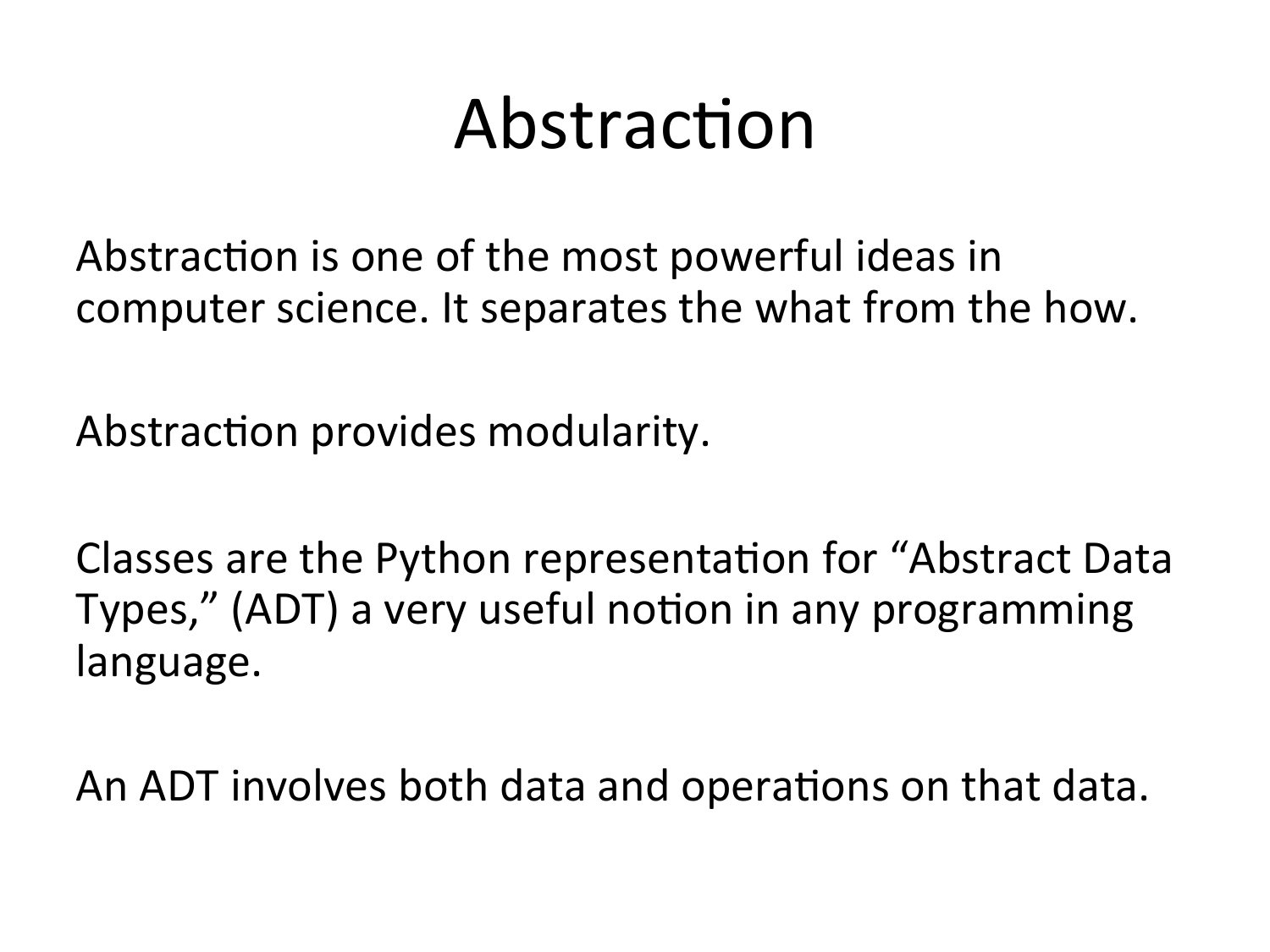## Example: Stack

A stack is a LIFO (last in, first out) list with the following operations: Push, Pop, Create (Init), Top, IsEmpty, Size. (Such a list is called a Signature or the Interface to the ADT.)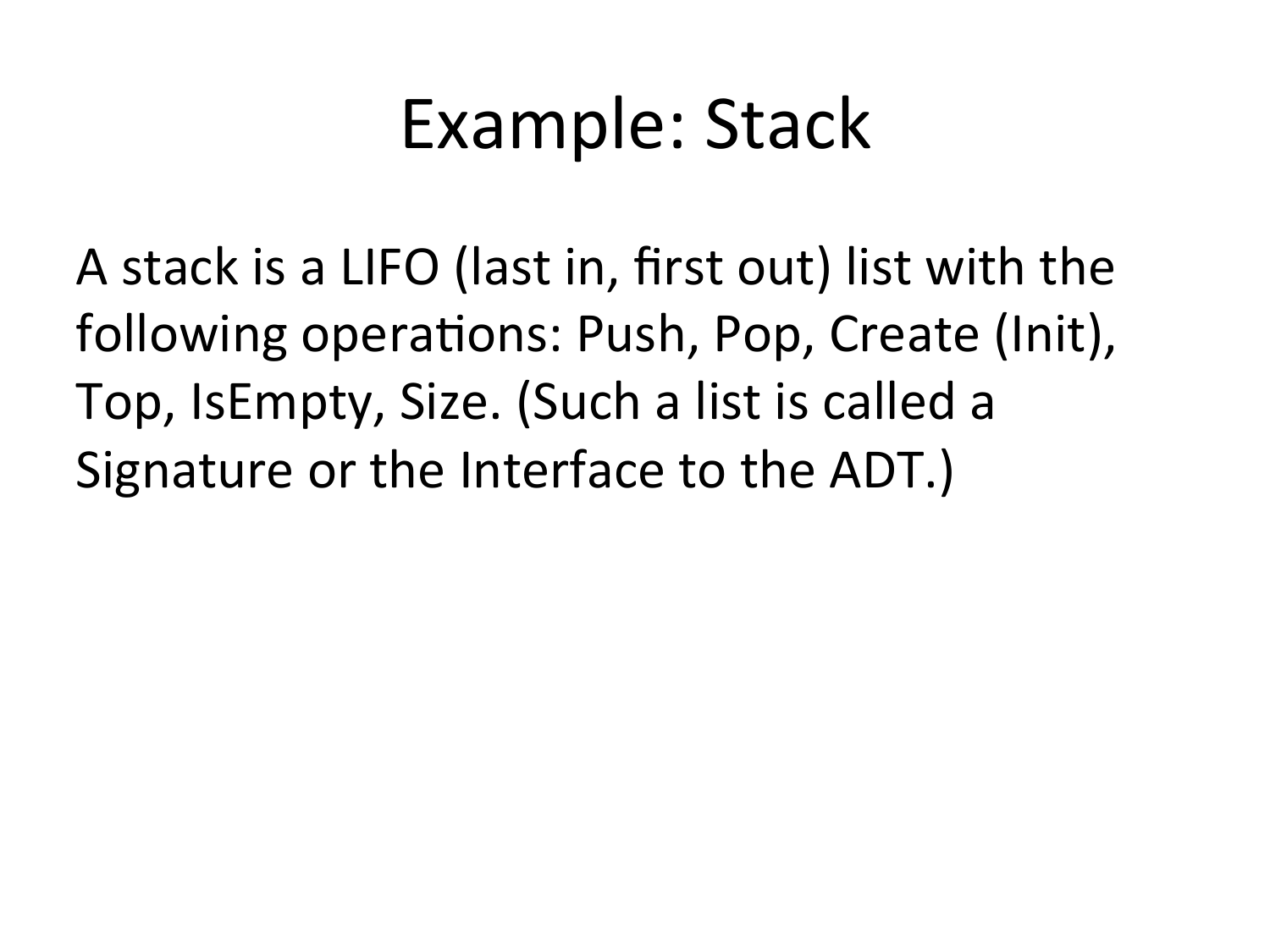# Stack ADT

**Stack**() creates a new stack that is empty. It needs no parameters and returns an empty stack.

**push**(item) adds a new item to the top of the stack. It needs the item and returns nothing.

**pop**() removes the top item from the stack. It needs no

parameters and returns the item. The stack is modified.

**top**() returns the top item from the stack but does not remove it. It needs no parameters. The stack is not modified.

**isEmpty**() tests to see whether the stack is empty. It needs no parameters and returns a boolean value.

**size**() returns the number of items on the stack. It needs no parameters and returns an integer.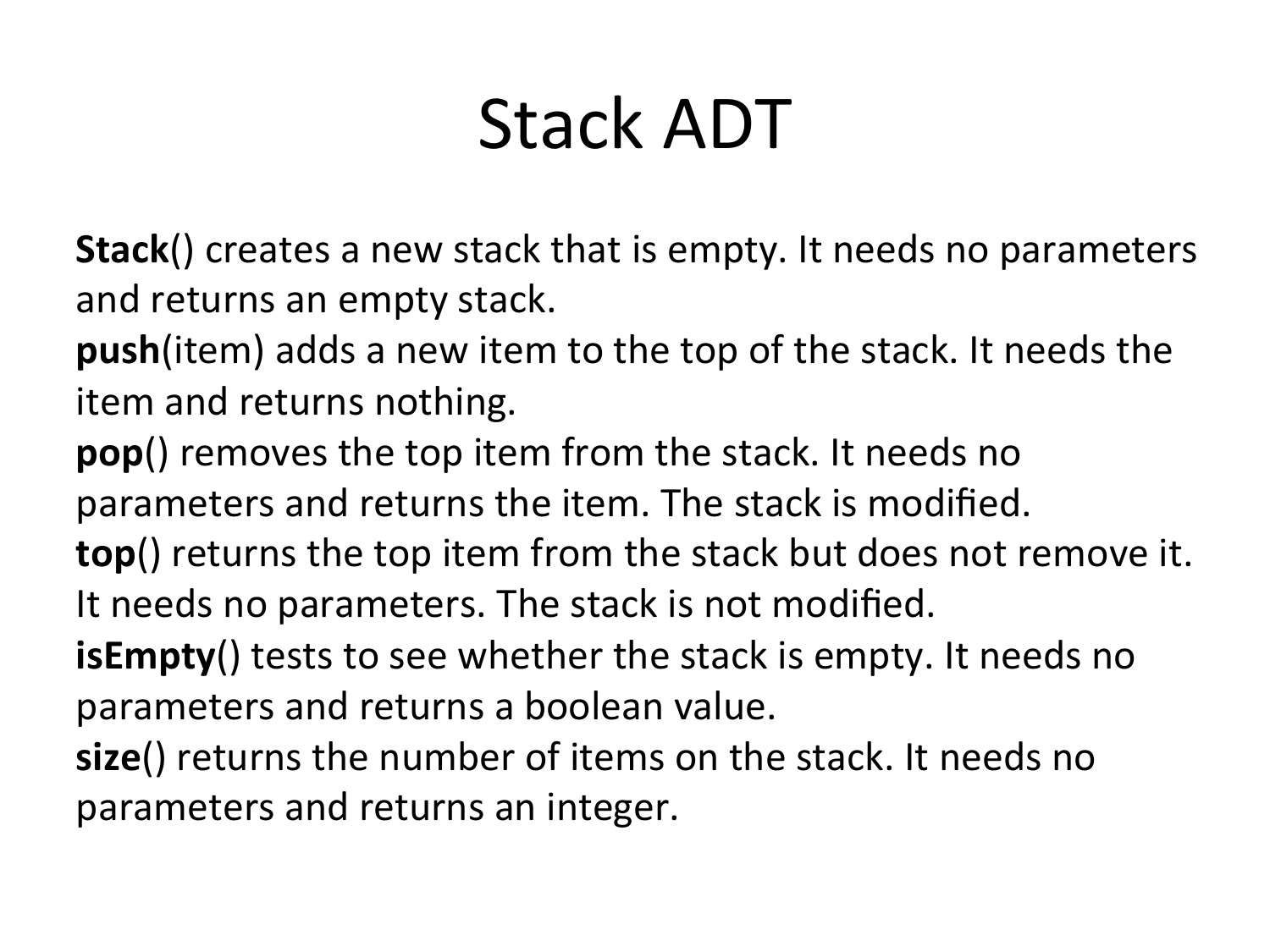#### Stack ADT as a Class

```
class Stack:
def init (self):
    self.items = []
 def IsEmpty(self):
   return self.items == []
 def push(self,item):
   self.items.append(item)
 def pop(self):
   return self.items.pop()
 def top(self):
   return self.items[len(self.items)-1]
 def size(self):
   return len(self.items)
```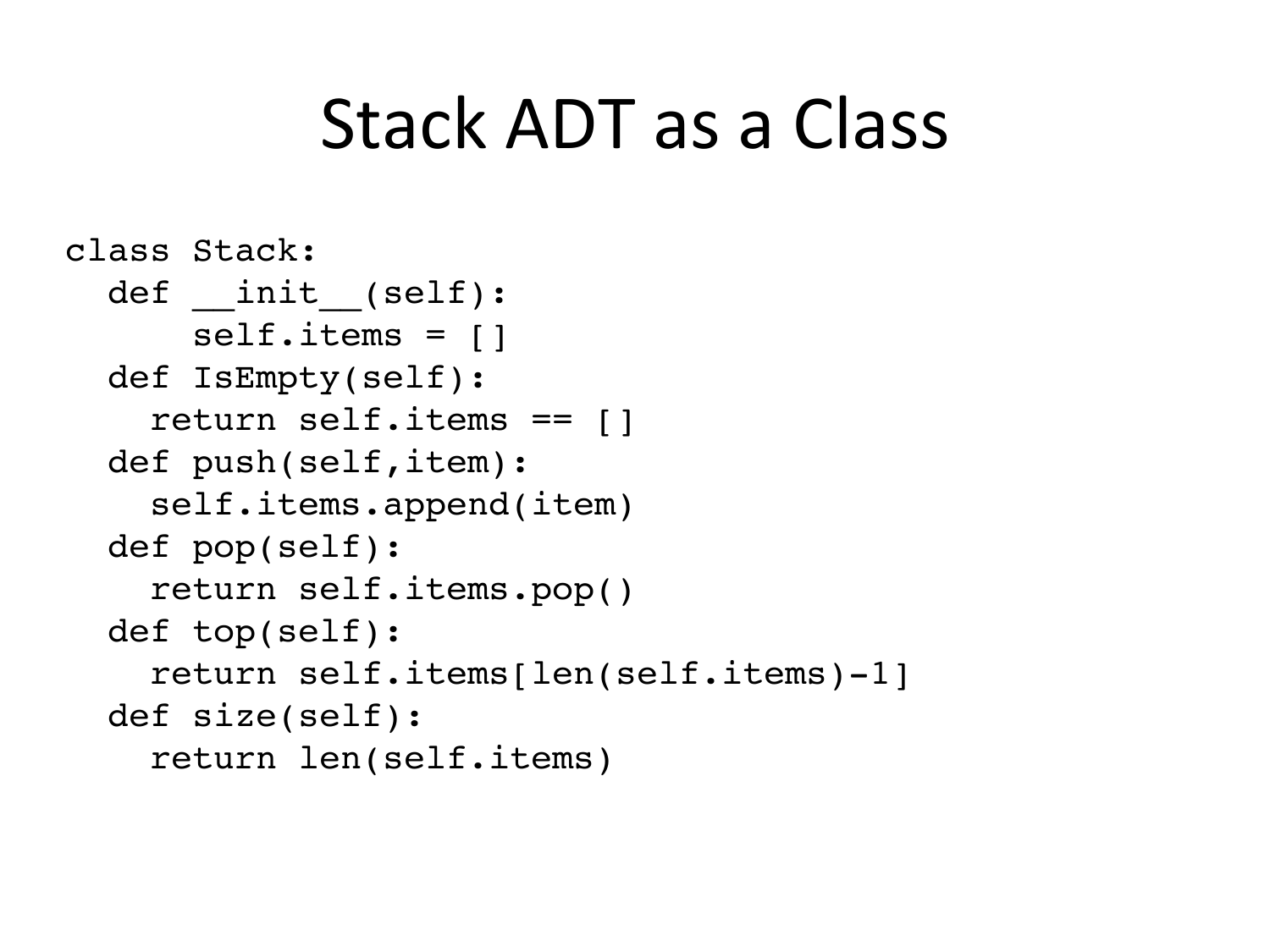## Example: Queue

A Queue is a FIFO (first in, first out) list with the following operations: Enqueue, Dequeue, Size, Font.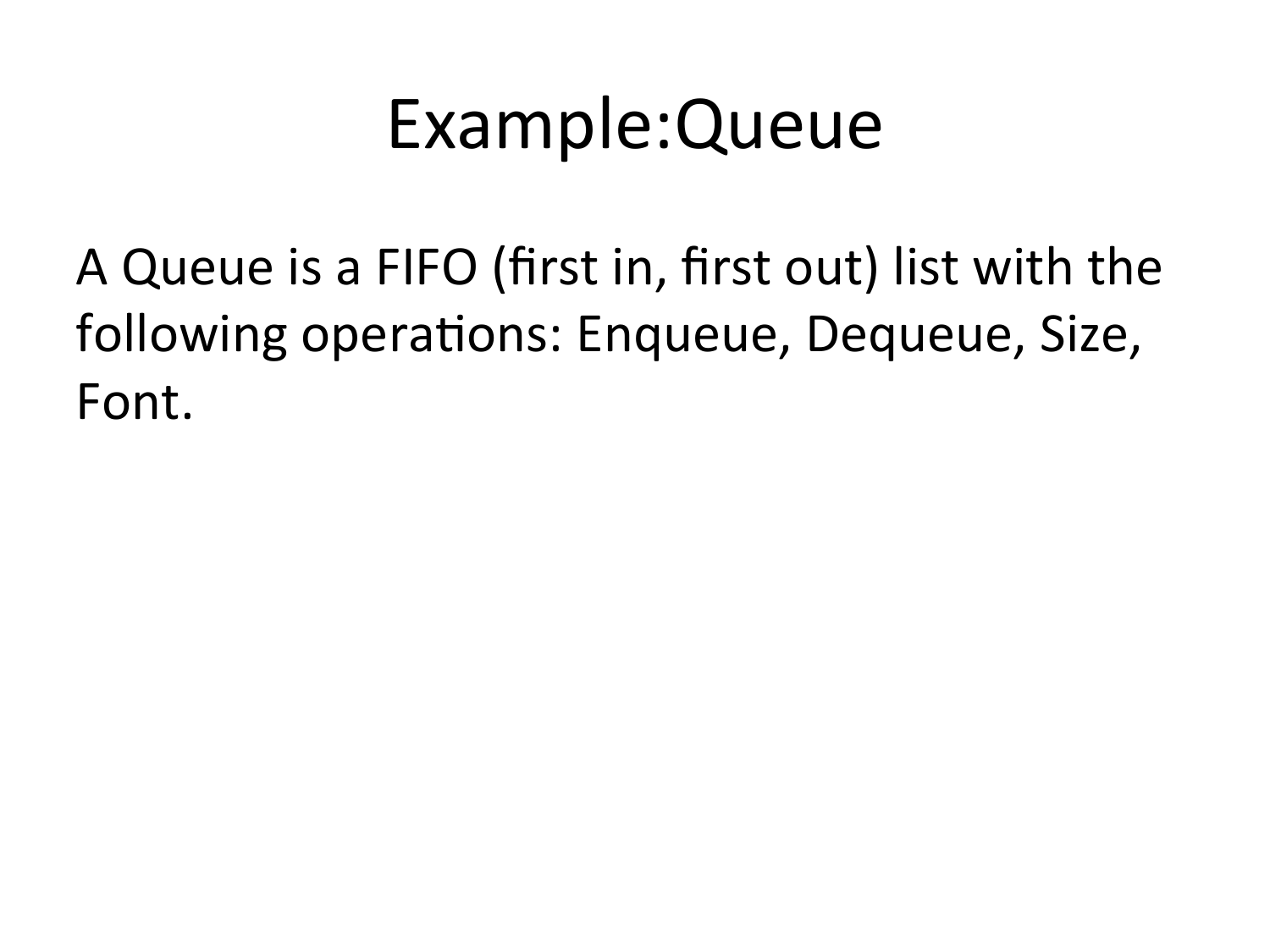## **Queue ADT**

**Queue**() creates a new queue that is empty. It needs no parameters and returns an empty queue.

**Enqueue**(item) adds a new item to the rear of the queue. It needs the item and returns nothing.

**Dequeue**() removes the item from the front of the queue. It needs no parameters and returns the item. The queue is modified.

**Front**() returns the front item from the queue but does not remove it. It needs no parameters. The queue is not modified. **isEmpty**() tests to see whether the queue is empty. It needs no parameters and returns a boolean value.

**size**() returns the number of items on the queue. It needs no parameters and returns an integer.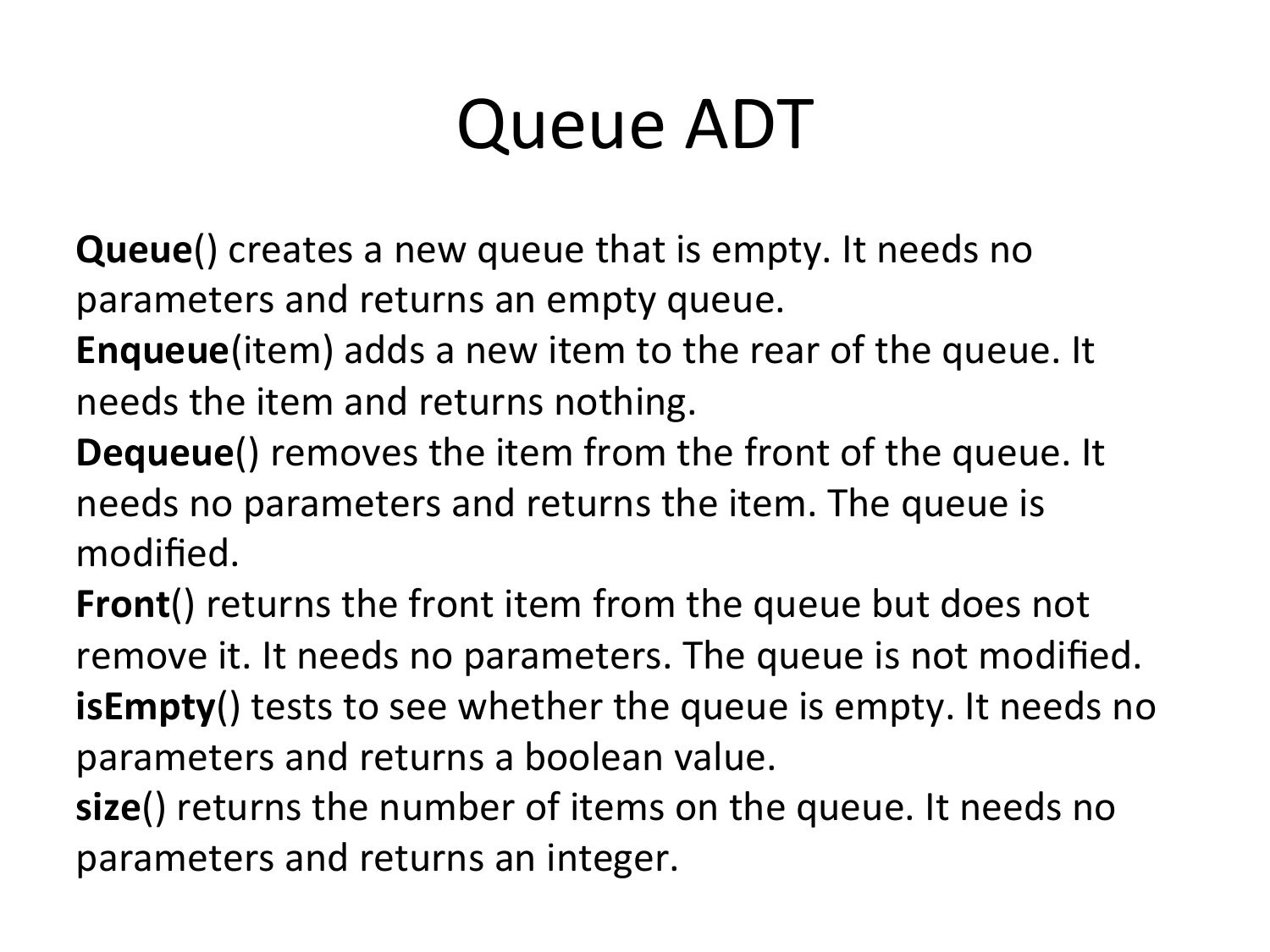#### Queue ADT as a Class

```
Class Queue:
def int_{-}(self):
    self.items = []
 def IsEmpty(self):
   return self.items == []
 def enqueue(self,item):
   self.items.append(item)
 def dequeue(self):
   return self.items.pop(0)
 def front(self):
   return self.items[len(self.items)-1]
 def size(self):
   return len(self.items)
```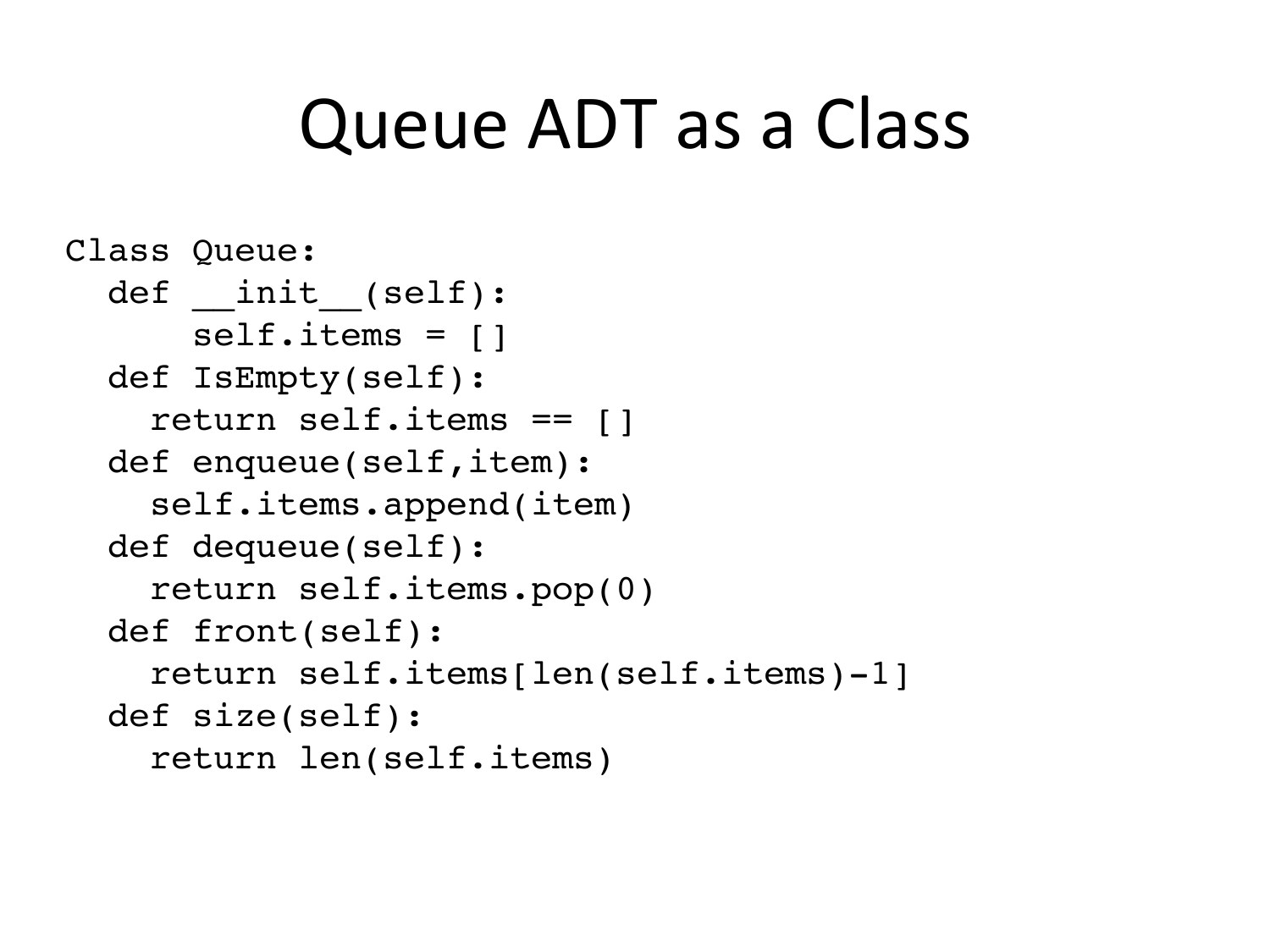### Rational ADT as a Class

```
class Rational:
 def init_(self,n,d):
     if d == 0:
       print 'The denominator is ZERO, can not proceed'
     else:
       q = gcd(n, d)self. numer=n/qself.denom=d/qdef show(self):
    print self.numer, '/', self.denom
 def add(self, a):
    n = self.numer*a.denom + self.denom*a.numerd=self.denom*a.denomreturn Rational(n,d)
```